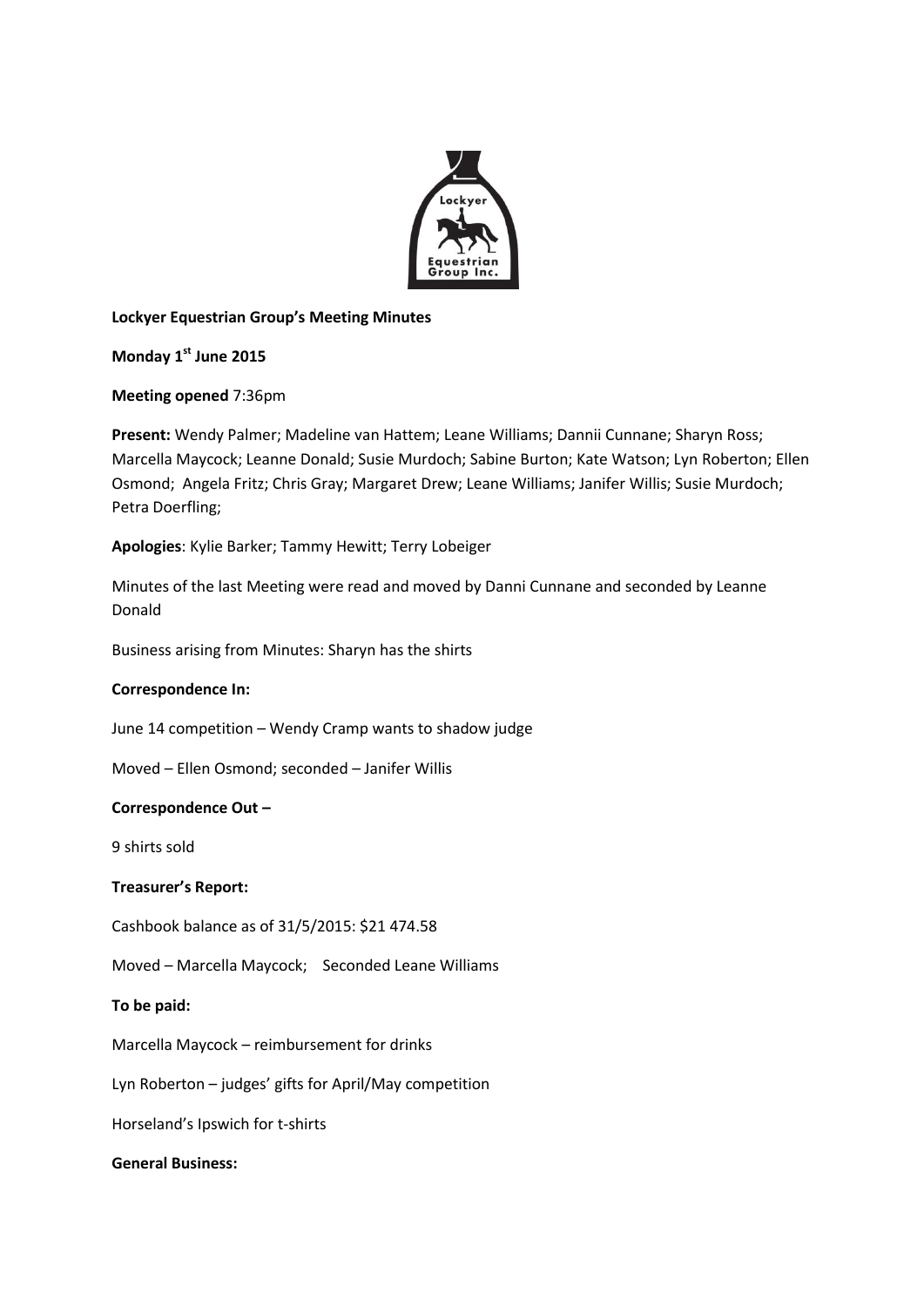Sharyn Ross – 3 judges so far for 14 June

 $11<sup>th</sup>$  July weekend – Anjanette Hartjen clinic – make sure she has refreshments – cost still has to be decided – will be on Nominate

Pauline Moore – does nutrition and hoof care, etcetera - will do a clinic -  $22^{nd}$  August – classroom session – need to book Annie's room – need a projector screen

Margaret Drew: Rosewood Equestrian Group – need funds for business case – David Pahlke has generously given \$10 000 from the Council for the business case – next meeting is 21<sup>st</sup> July – they also now have a facebook page

Petra Doerfling: needs to update content on website – Danni is happy to work with her

Wendy Palmer: Smoko food van is booked – Kate will contact a coffee van for next competition

Danni Cunnane: this month the official club newsletter is to be released – needs full details of high point awards and performance awards

As from next year, the club will get every second weekend of the month for competitions at Gatton Showgrounds – it was suggested that we get it in writing – competition dates have to be submitted to DQ for next year

 $13<sup>th</sup>$  June – social riding get together day – 4 arenas will go up for the following day's competiton

Closing date for July competition will be mid-June

9<sup>th</sup> August is an Official competition, as well

Kate Burns will do a flyer for the Official competition

A mounting block for the Club has been donated by Katie Hill from Horseland's Ipswich – it will have this painted on it – many thanks to her for providing it

**It was mentioned that at the last Members' Day, pencillers did not show up. This makes it difficult to start the day. Kate suggested we use a megaphone to call up pencillers. It was also suggested that we have "reserve" pencillers but these are difficult to find. Another suggestion was that entry fees be increased.**

**"Chris Gray proposed that if riders are nominated for a job, and they do not do it, then there will be a consequence. The consequence will be that riders will forfeit their next ride, whether it be on the same day or at the next competition. This was seconded by Leane Williams. This will be in place from the next competition, onwards."**

Leanne Donald suggested that a jobs' list be put up where everyone can see it, so people can tick themselves off before they go do their job.

The Leaderboard will be published on the website. This needs to be up after every competition.